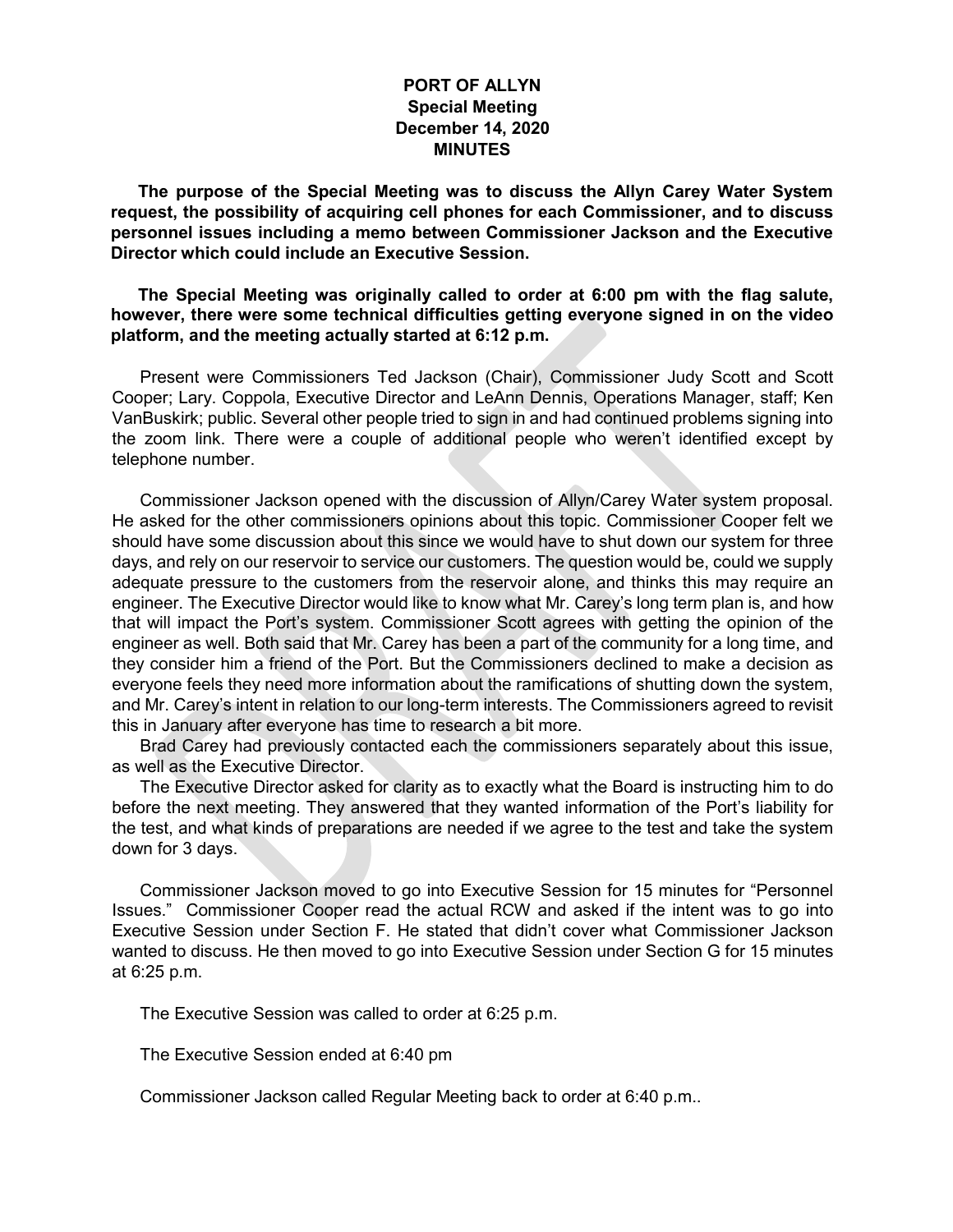Commissioner Jackson stated a Personnel issue was discussed, and no that action would be taken.

A discussion of Port cell phones for the Board ensued. Commissioner Cooper discussed his thoughts on why Port issued cell phones were needed. He stated he gets calls about Port business no matter what phone number he has. He believes that it may be better to have a Port issued phone that will be available for Public Records Requests if and when needed. Commissioner Jackson suggested that the board has a policy that they check their phone a couple times a week. The Executive Director will research the cost and will come up with a policy.

A discussion on the Sweetwater Park Project then took place. The Executive Director updated the Board about the match for the grant. There are four different grants and in-kind match amounts. This is a Salmon Center project - not a Port project, so they will be liable for the matches, not the Port. Commissioner Scott said she thinks it's a good project, and commented that the Port can help address a lot of the issues being raised by Commissioner Jackson. He is concerned with getting fire and police equipment in, as well as putting a park next to a school. Commissioner Scott clarified that the original grant is from ALEA funds and it is appropriate use of the property Commissioner Jackson said he'd like the project to go forward, but he would like to "tighten it up."

The next discussion was about the use of Port Facilities. Commissioner Jackson clarified it was the summer parties he had heard complaints about from constituents at the North Shore Marina, and the fact that COVID restrictions not being observed. Commissioner Cooper stated that if the neighbors are unhappy about it then maybe being good neighbors is more important than the money we made. He added that it might be appropriate for the Board to discuss any big party proposed on the dock in advance. Commissioner Jackson discussed music festivals he helped cover as a law enforcement officer and how difficult that could be. The Executive Director pointed out that this was a contract situation, and the party that leased the dock was responsible for all their guest's actions, enforcing any and all Covid regulations mandated by the Governor, obeying all laws, that they were required to add the Port as a \$1 million additional insured, and that they agreed to hold the Port harmless in the event of any legal or other issues that might arise out of their use of the dock – including defending it in court if necessary. Operations Manager LeAnn Dennis's input as someone who attended more than one of the parties was that there were far more folks involved and enjoying the parties then those that complained.

Commissioner Jackson's request that the Port acquire an HPA Maintenance Permit with WDFW was discussed. He noted that the permit was good for 6 years, is free to obtain, and covers all the facilities – including when the Port needs to work on the piers and docks. He said it's just good to have on file for any work. The Executive Director said he would work on acquiring the permit and requested that Commissioner Jackson put him in contact with the proper people at WDFW since he had connections there..

Approval of the two additional invoices on the voucher list for payment was discussed. Both of these weren't submitted by the cutoff date, but were the last two for 2020. Commissioner SCOTT made a motion to APPROVE the vouchers as read. Commissioner COOPER SECONDED. MOTION CARRIED.

## **Public Comment**

Ken VanBuskirk stated that the board discussed items that weren't on the agenda. While this was true, any public agency is well within the law to modify a meeting agenda as needed.

He also stated that it was difficult to sign onto the meeting. He was correct on this point, and it appeared that there was a digit missing in the meeting link that caused the problem.